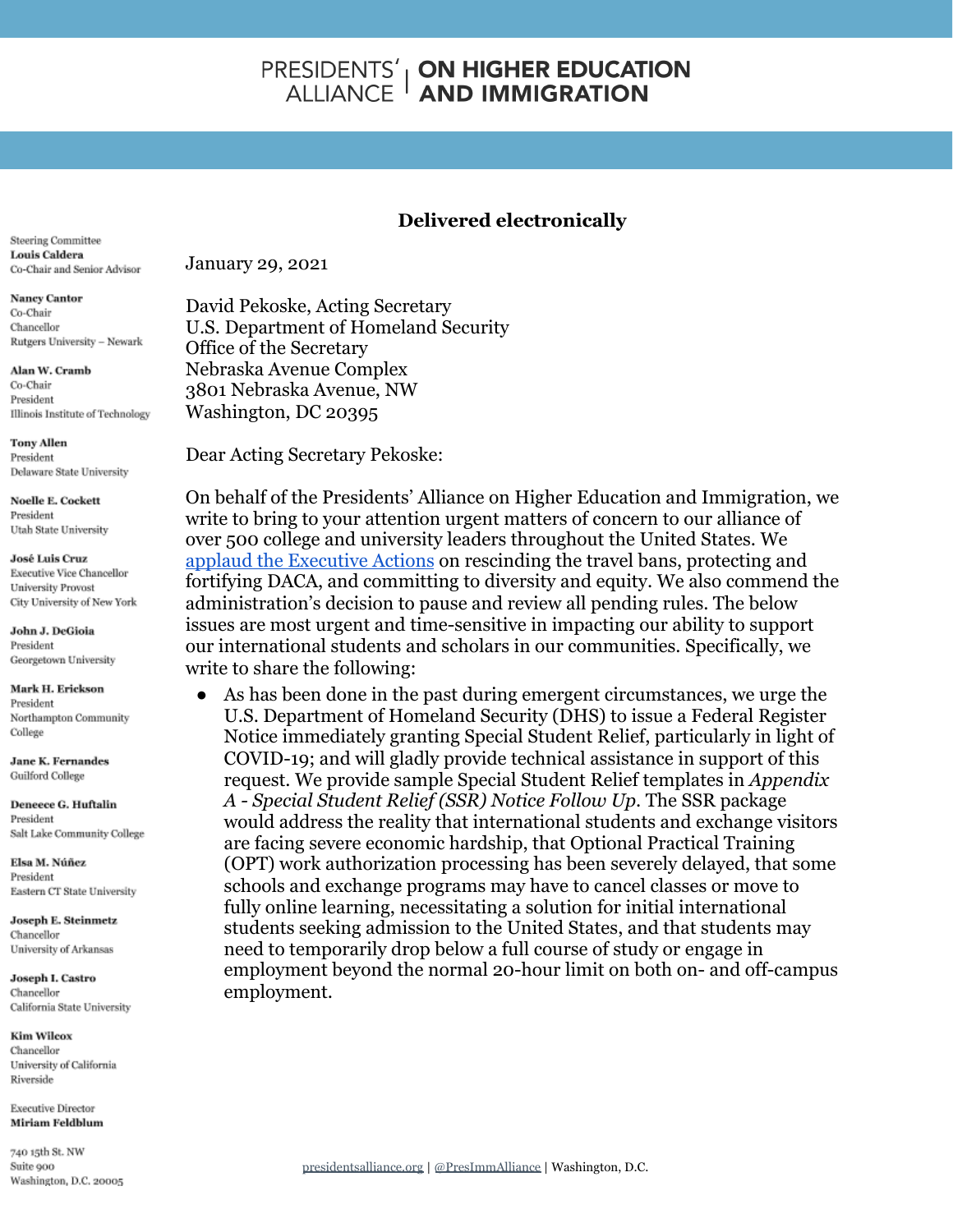- Due to the delays caused by COVID-19 in receipting and adjudicating OPT work authorization applications, we ask that you extend flexibility to OPT applicants in this unprecedented time, as outlined in the letter submitted by the American Council on Education on behalf of thirty-nine higher education associations on January 26, 2021.<sup>1</sup>
- We urge the department to focus on **expediting processing times and ensuring adequate resources** for USCIS.

The nonpartisan, nonprofit Presidents' Alliance on Higher Education and Immigration brings college and university presidents and chancellors together on the immigration issues that impact our students, campuses, communities and nation. We work to advance just immigration policies and practices at the federal, state and campus level that are consistent with our heritage as a "nation of immigrants" and the academic values of equity and openness. The Alliance is composed of over 500 presidents and chancellors of public and private colleges and universities, enrolling over five million students in 43 states, D.C., and Puerto Rico.

Again, we thank the new administration for its recent actions to affirm the importance of immigrant and international populations in the United States and for your continued partnership with the various universities and colleges in the United States. We hope we can find the right mix of flexibility in this space to ensure all students pursuing a higher education during this pandemic can continue to meet the goals of rebuilding a strong economy, contributing to economic innovation, and obtaining a cutting-edge education.

If you have any questions regarding these priorities and requests, please contact Jose Magaña-Salgado at [jose@presidentsalliance.org](mailto:jose@presidentsalliance.org) or (480) 678-0040. We stand ready and eager to support you and your team with further details on all of these priorities above.

Sincerely,

Misian Feldl

Miriam Feldblum Executive Director

<sup>1</sup> Letter to David Pekoske, Acting Sec'y, U.S. Dep't of Homeland Sec., from Am. Council on Educ. (Jan. 26, 2021), *available at* [https://www.acenet.edu/Documents/Letter-DHS-OPT-Delays-012621.pdf.](https://www.acenet.edu/Documents/Letter-DHS-OPT-Delays-012621.pdf)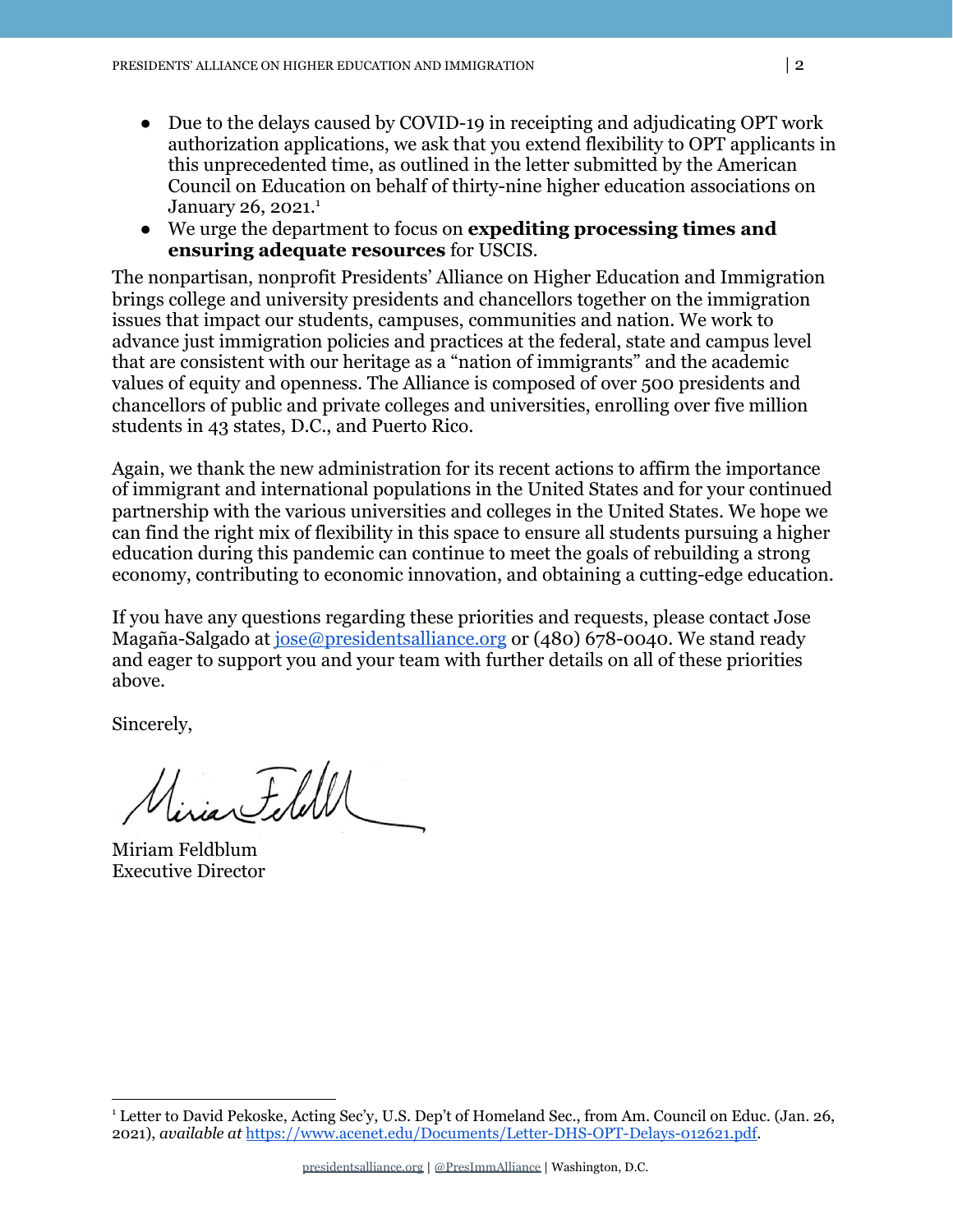## **APPENDIX A - Special Student Relief (SSR) Notice Follow Up**

**The Ask:** We ask DHS and DOS to publish a Special Student Relief (SSR) notice in the Federal Register.

### **Summary of the Special Student Relief (SSR) Notice**

The Department of Homeland Security (DHS) and Department of State (DOS) should exercise discretion to allow flexibility for international students and exchange visitors who are impacted by the global pandemic (COVID-19) and current requirements relating to: maintaining status, employment, and course load. When adjudicating benefit requests and status determinations for our prospective and current international students, they should be held harmless for reasonable responses to this pandemic, which is affecting conditions in countries around the world. What higher education and international students and exchange visitors need is more of a whole-of-government approach that provides relief to international students, scholars, researchers and others holding nonimmigrant visas – a goal that could be accomplished through the SSR.

We would be happy to assist in drafting specific language for the Federal Register notice for the SSR. Here are the broad strokes of what it should include for international students and exchange visitors (F1s and J1s):

- Permission to take online courses without losing immigration status and that counts toward OPT/CPT eligibility.
- Permission to legally remain in the United States as long as students are making progress toward their program or degree and allowance for a temporary drop below a full course load.
- Permission to engage in on-campus and off-campus employment as needed.
- Flexibility in Optional Practical Training, due to processing delays, including conditional approvals and extensions; improved communication; and avoiding penalties.
- Stopping the clock that requires students to secure employment within 90-days or lose their Optional Practical Training (OPT) benefit and be forced to leave the United States.

The SSR package would address the reality that international students and exchange visitors are facing severe economic hardship, that some schools and exchange programs may have to cancel classes or move to fully online learning, and that students may need to temporarily drop below a full course of study or engage in employment beyond the normal 20-hour limit on both on- and off-campus employment. Students living in different time zones or with unreliable internet should be allowed to travel to the United States, once travel is permitted, to pursue their programs online when needed without risking violation of their immigration status. To date, we appreciate recent DHS guidance regarding visa and immigration policy and processes for international students and exchange visitors, specifically the Student Exchange Visitor Program (SEVP) guidance regarding the transition to online courses and its impact on international students; however, we request that the flexibility to engage in online learning be extended to initial (new) students as well.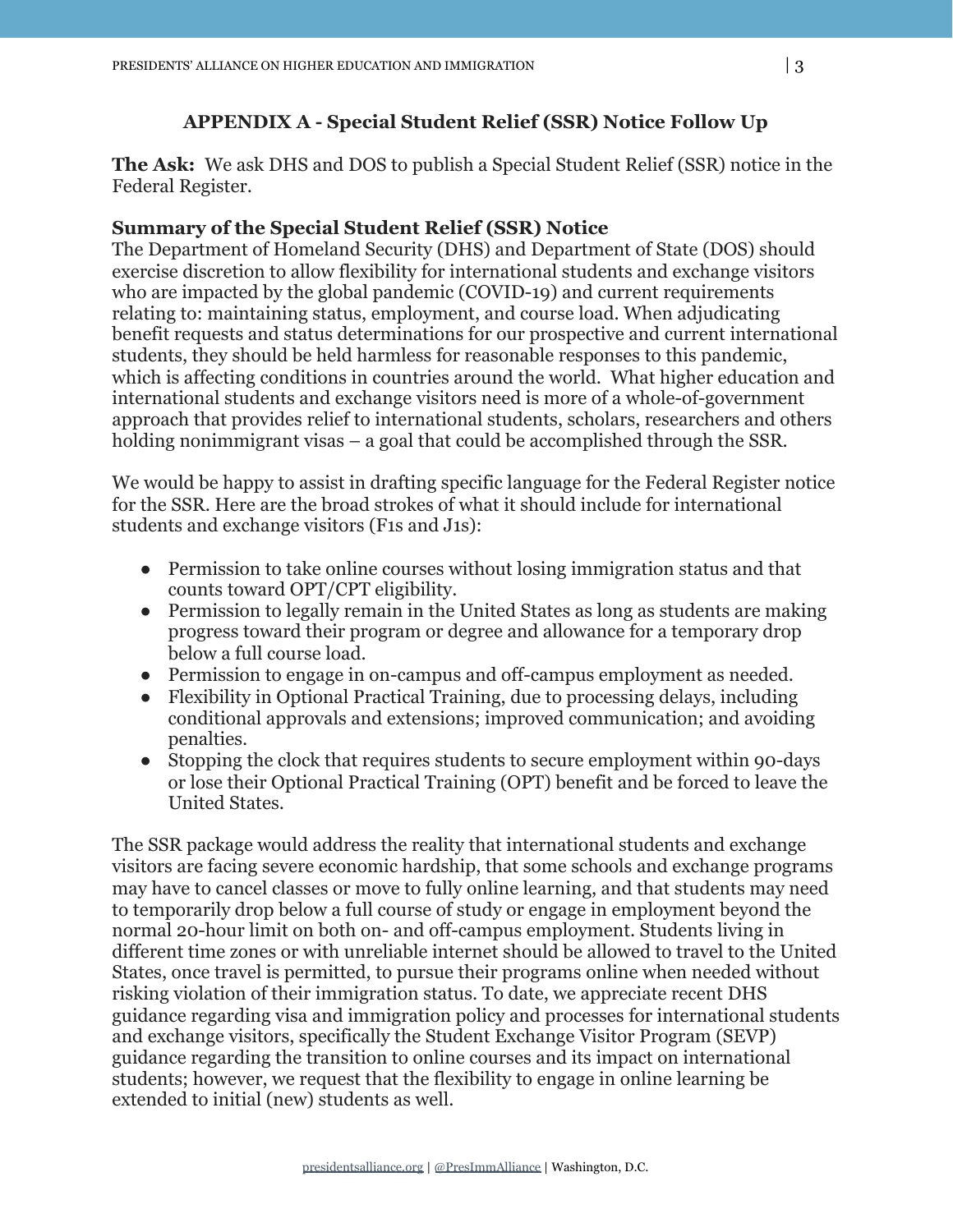#### **Background for Issuing the SSR.**

Regulations allow DHS to suspend or alter rules regarding duration of status, full course of study, and employment eligibility for international students facing extreme hardship as a result of emergent circumstances in the U.S. or occurring in students' countries of origin. Notably, in 2005, DHS issued a [Federal Register notice](https://www.federalregister.gov/documents/2005/11/25/05-23309/short-term-employment-authorization-and-reduced-course-load-for-certain-f-1-nonimmigrant-students) temporarily suspending certain regulations relating to on-campus and off-campus employment, and course load requirements for international students impacted by Hurricane Katrina, and there have been numerous other examples, including the Asian Financial Crisis of 1998 (cited below). DOS has also twice acted to publish SSR notices for exchange visitors. Higher education institutions have extensive emergency and contingency plans for natural and other disasters, including the pandemic, and they are implementing measures to mitigate the spread of COVID-19 to protect the health and safety of their communities. Typical measures include temporary closures, telework and distance education policies, etc.

The impact of the current global pandemic on international students and exchange visitors has not yet received enough attention. In addition to navigating public health and safety restrictions, students and exchange visitors are facing economic hardship. They must make decisions that are best for the health and wellbeing for themselves and their families, but without SSR, they risk violating their status. Many of the regulations governing maintenance of immigration status, course load requirements, and employment eligibility for students and exchange visitors simply do not provide enough flexibility to accommodate for the emergent circumstances of the pandemic and global economic downturn affecting the U.S. and countries around the world.

### **Additional resources:**

[https://www.nafsa.org/professional-resources/browse-by-interest/special-student-relie](https://www.nafsa.org/professional-resources/browse-by-interest/special-student-relief-f-1-students-essential-concepts) [f-f-1-students-essential-concepts](https://www.nafsa.org/professional-resources/browse-by-interest/special-student-relief-f-1-students-essential-concepts).

**Citations**. Regulations allow DHS to suspend or alter rules regarding duration of status, full course of study, and on-campus and off-campus employment, for specific groups of F-1 students affected by emergent circumstances. This collection of benefits is known as "special student relief." [see 63 FR 31872 (June 10, 1998), amending the Code of Federal Regulations governing F-1 duration of status at 8 CFR 214.2 (f)(5)(v), full course of study at 8 CFR 214.2(f)(6)(i)(F), and employment eligibility at 8 CFR  $214.2(f)(9)(i)$  and (ii)].

The regulatory provisions are generic and are activated only when DHS makes a finding of emergent circumstances and publishes a notice in the Federal Register to define the specifics of what is to be suspended, and for whom, and the procedures for how to apply for any benefits that result from the suspension. DHS has not yet provided Special Student Relief for students impacted by COVID-19.

**Examples of past SSR**. The NAFSA SSR webpage lists various instances of SSR including [Asian Economic Crisis of 1998,](https://nam11.safelinks.protection.outlook.com/?url=https%3A%2F%2Fwww.govinfo.gov%2Flink%2Ffr%2F63%2F31874&data=04%7C01%7C%7C8d5d83ea57c6468c9c6708d8a68662dd%7C8685bb08cb6e4e4297475dec61ed385b%7C0%7C0%7C637442443438982605%7CUnknown%7CTWFpbGZsb3d8eyJWIjoiMC4wLjAwMDAiLCJQIjoiV2luMzIiLCJBTiI6Ik1haWwiLCJXVCI6Mn0%3D%7C1000&sdata=4Tp9iD2ptHAmEdomZKlII2baUBcpYAartHM1mVvXyAE%3D&reserved=0) [Hurricane Katrina](https://nam11.safelinks.protection.outlook.com/?url=https%3A%2F%2Fwww.federalregister.gov%2Fd%2F05-23309&data=04%7C01%7C%7C8d5d83ea57c6468c9c6708d8a68662dd%7C8685bb08cb6e4e4297475dec61ed385b%7C0%7C0%7C637442443438982605%7CUnknown%7CTWFpbGZsb3d8eyJWIjoiMC4wLjAwMDAiLCJQIjoiV2luMzIiLCJBTiI6Ik1haWwiLCJXVCI6Mn0%3D%7C1000&sdata=0sQ43LxydT9FXnJFCD%2BgKFDfP5suWqEqbd1Kyun4W%2FQ%3D&reserved=0), Haiti (extended numerous time[s](https://nam11.safelinks.protection.outlook.com/?url=https%3A%2F%2Fwww.federalregister.gov%2Fd%2F2010-22929&data=04%7C01%7C%7C8d5d83ea57c6468c9c6708d8a68662dd%7C8685bb08cb6e4e4297475dec61ed385b%7C0%7C0%7C637442443438992599%7CUnknown%7CTWFpbGZsb3d8eyJWIjoiMC4wLjAwMDAiLCJQIjoiV2luMzIiLCJBTiI6Ik1haWwiLCJXVCI6Mn0%3D%7C1000&sdata=PMdM7RaqYYcKYF%2BikL9HlzfXpM2gZ6dXgK7LB74KRWM%3D&reserved=0) [starting in 2010](https://nam11.safelinks.protection.outlook.com/?url=https%3A%2F%2Fwww.federalregister.gov%2Fd%2F2010-22929&data=04%7C01%7C%7C8d5d83ea57c6468c9c6708d8a68662dd%7C8685bb08cb6e4e4297475dec61ed385b%7C0%7C0%7C637442443438992599%7CUnknown%7CTWFpbGZsb3d8eyJWIjoiMC4wLjAwMDAiLCJQIjoiV2luMzIiLCJBTiI6Ik1haWwiLCJXVCI6Mn0%3D%7C1000&sdata=PMdM7RaqYYcKYF%2BikL9HlzfXpM2gZ6dXgK7LB74KRWM%3D&reserved=0) ending in [2017](https://nam11.safelinks.protection.outlook.com/?url=https%3A%2F%2Fwww.federalregister.gov%2Fd%2F2015-21005&data=04%7C01%7C%7C8d5d83ea57c6468c9c6708d8a68662dd%7C8685bb08cb6e4e4297475dec61ed385b%7C0%7C0%7C637442443438992599%7CUnknown%7CTWFpbGZsb3d8eyJWIjoiMC4wLjAwMDAiLCJQIjoiV2luMzIiLCJBTiI6Ik1haWwiLCJXVCI6Mn0%3D%7C1000&sdata=OQVp9BDVepWjbjgyDjYoxf0zo3%2BPjxXmaIKSei1besE%3D&reserved=0)), [Libya](https://nam11.safelinks.protection.outlook.com/?url=https%3A%2F%2Fwww.federalregister.gov%2Fd%2F2011-14482&data=04%7C01%7C%7C8d5d83ea57c6468c9c6708d8a68662dd%7C8685bb08cb6e4e4297475dec61ed385b%7C0%7C0%7C637442443439002593%7CUnknown%7CTWFpbGZsb3d8eyJWIjoiMC4wLjAwMDAiLCJQIjoiV2luMzIiLCJBTiI6Ik1haWwiLCJXVCI6Mn0%3D%7C1000&sdata=7INW7E9XiHaT8PFqhgzbQDNXu5N2l0ynOl2K2Yin%2Bpo%3D&reserved=0), Syria (extended numerous times starting i[n](https://nam11.safelinks.protection.outlook.com/?url=https%3A%2F%2Fwww.federalregister.gov%2Fd%2F2012-7960&data=04%7C01%7C%7C8d5d83ea57c6468c9c6708d8a68662dd%7C8685bb08cb6e4e4297475dec61ed385b%7C0%7C0%7C637442443439012589%7CUnknown%7CTWFpbGZsb3d8eyJWIjoiMC4wLjAwMDAiLCJQIjoiV2luMzIiLCJBTiI6Ik1haWwiLCJXVCI6Mn0%3D%7C1000&sdata=gBimnGrGPNQMbeqU59d8%2FftZFwRZCJcqsGb1aHg1KNo%3D&reserved=0) [2012](https://nam11.safelinks.protection.outlook.com/?url=https%3A%2F%2Fwww.federalregister.gov%2Fd%2F2012-7960&data=04%7C01%7C%7C8d5d83ea57c6468c9c6708d8a68662dd%7C8685bb08cb6e4e4297475dec61ed385b%7C0%7C0%7C637442443439012589%7CUnknown%7CTWFpbGZsb3d8eyJWIjoiMC4wLjAwMDAiLCJQIjoiV2luMzIiLCJBTiI6Ik1haWwiLCJXVCI6Mn0%3D%7C1000&sdata=gBimnGrGPNQMbeqU59d8%2FftZFwRZCJcqsGb1aHg1KNo%3D&reserved=0) and ending in [2019](https://nam11.safelinks.protection.outlook.com/?url=https%3A%2F%2Fwww.federalregister.gov%2Fd%2F2018-05206&data=04%7C01%7C%7C8d5d83ea57c6468c9c6708d8a68662dd%7C8685bb08cb6e4e4297475dec61ed385b%7C0%7C0%7C637442443439012589%7CUnknown%7CTWFpbGZsb3d8eyJWIjoiMC4wLjAwMDAiLCJQIjoiV2luMzIiLCJBTiI6Ik1haWwiLCJXVCI6Mn0%3D%7C1000&sdata=gOfN7teWWYqCCx9OqMvXCXGdIB6sr4Tos1UAEOutYI8%3D&reserved=0), and the Republic of Nepal (starting in [2015](https://nam11.safelinks.protection.outlook.com/?url=https%3A%2F%2Fwww.federalregister.gov%2Fd%2F2015-28360&data=04%7C01%7C%7C8d5d83ea57c6468c9c6708d8a68662dd%7C8685bb08cb6e4e4297475dec61ed385b%7C0%7C0%7C637442443439022584%7CUnknown%7CTWFpbGZsb3d8eyJWIjoiMC4wLjAwMDAiLCJQIjoiV2luMzIiLCJBTiI6Ik1haWwiLCJXVCI6Mn0%3D%7C1000&sdata=2zWQxbl7O28WxAjyPIGX3e1kpg0eXRGhJQAT%2FOhmqeI%3D&reserved=0) and ending in [2019](https://nam11.safelinks.protection.outlook.com/?url=https%3A%2F%2Fwww.federalregister.gov%2Fd%2F2018-13964&data=04%7C01%7C%7C8d5d83ea57c6468c9c6708d8a68662dd%7C8685bb08cb6e4e4297475dec61ed385b%7C0%7C0%7C637442443439022584%7CUnknown%7CTWFpbGZsb3d8eyJWIjoiMC4wLjAwMDAiLCJQIjoiV2luMzIiLCJBTiI6Ik1haWwiLCJXVCI6Mn0%3D%7C1000&sdata=g2jPk%2BLLRLQX8gu%2FMSh14P0h7M334a77U9FeJOteJ60%3D&reserved=0) after extension).